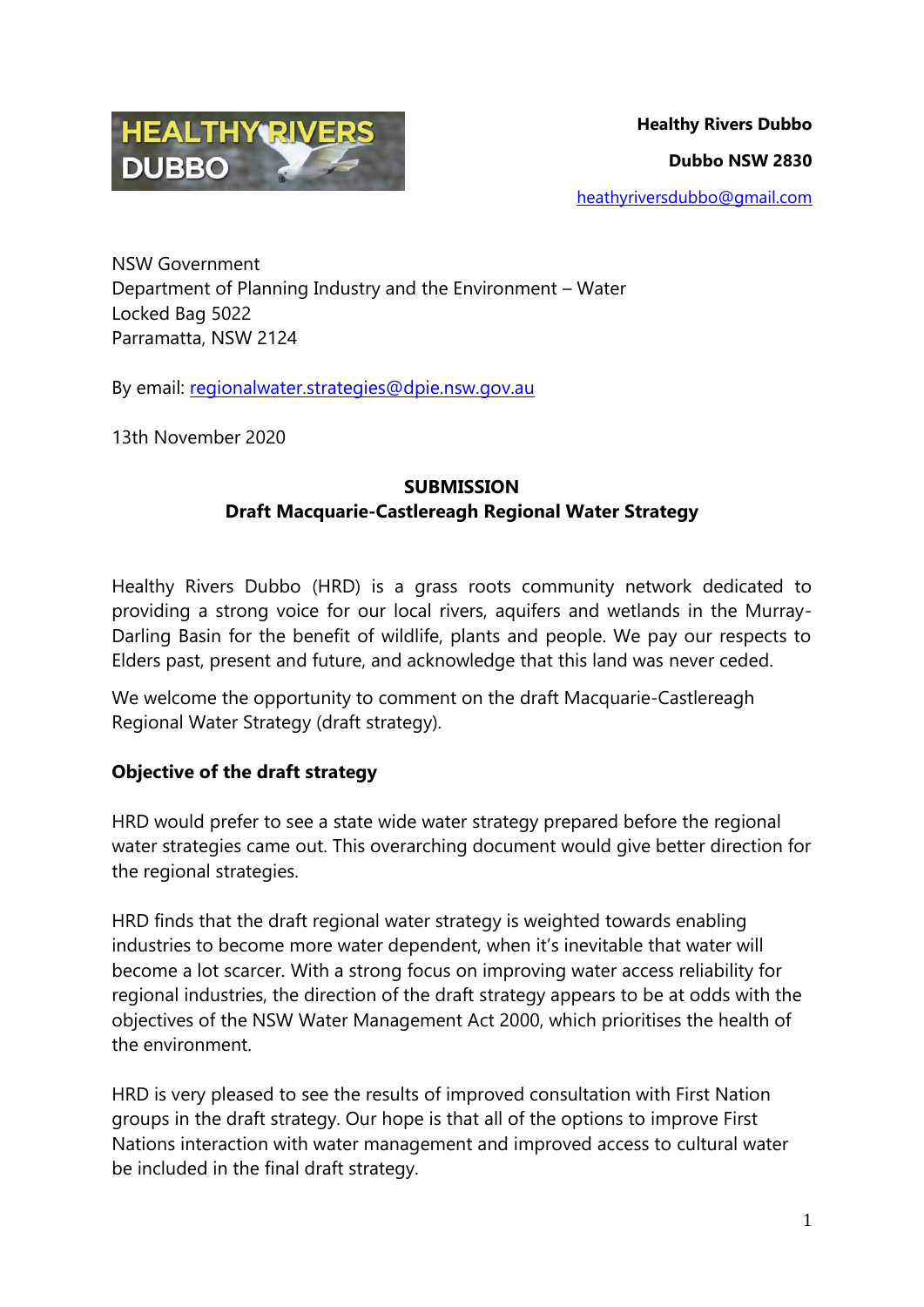While there are some very strong options in the draft strategy that would protect and enhance the environment, we find the inclusion of the Macquarie re-regulating structure would negate any environmental gains that could be made.

In relation to affordability, HRD believes the re-regulating structure at Gin Gin would cost well in excess of \$30 million dollars. The current budgeted figure is not publically available. Those funds could be much better spent on options that reduce water reliance, improve First Nations engagement and improve environmental outcomes. When considering affordability, HRD hopes the Department considers the many decades of inaction in relation to First Nations access to water rights.

#### **Current condition of water source**

It is important that a description of the condition of the water source in the valley be included in the final strategy. There are significant knowledge gaps particularly around the condition of ground water sources. 'Extensive use of groundwater has led to a decline in water levels in some areas, particularly around Dubbo and Narromine.' (p 66 draft strategy). HRD would like to see more information included in the final strategy that describes the current condition of the valley's water source.

The current condition of the Ramsar listed Macquarie Marshes is not addressed in the draft strategy. The 2010 Article 3.2 'change of ecological character'<sup>1</sup> notice issued by the Commonwealth to the Ramsar Convention details the ways the Macquarie Marshes has declined due to over extraction of water upstream. Since 2010, the condition of the internationally significant wetlands has only deteriorated more.

## **Over Allocation**

The water resources in Burrendong dam are over allocated. This has been allowed to happen over 50 years by successive state governments and agencies. When Burrendong dam was completed in 1966/67 the yield of the dam was assessed as 406 Gigalitres (GL – a billion litres). The total allocation of regulated and supplementary flow water for the system is now around a total of 899 GL.

Over allocation has resulted in low reliability for general security customers, officially around 50%.

Low reliability creates uncertain business conditions for irrigators, as well as an expectation that the river should be able to deliver up to the level of entitlements issued, when this is not physically possible.

<sup>1</sup> <sup>1</sup> [https://www.environment.nsw.gov.au/research-and-publications/publications-search/macquarie-marshes](https://www.environment.nsw.gov.au/research-and-publications/publications-search/macquarie-marshes-ramsar-site-response-strategy)[ramsar-site-response-strategy](https://www.environment.nsw.gov.au/research-and-publications/publications-search/macquarie-marshes-ramsar-site-response-strategy)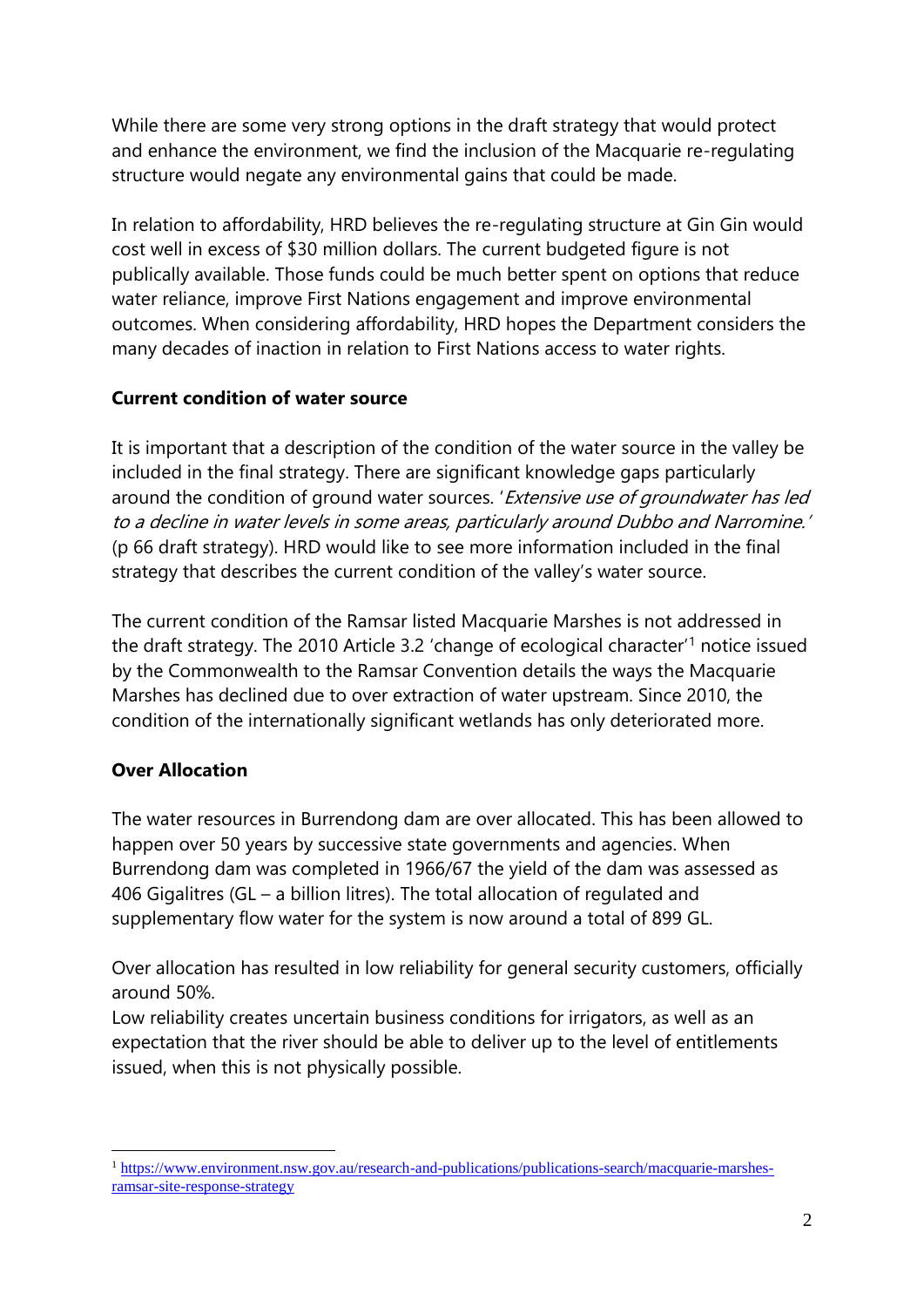The historic over allocation of water from Burrendong dam is the most serious issue in the valley in terms of water security, and therefore the most important issue to be dealt with through any water reform process.

Suggestion: that the over allocation of water to general security accounts be addressed in the final strategy.

#### **Climate Change Predictions**

HRD is supportive of the information that has been used to inform the climate predictions in the draft strategy. The combination of new climate data, a review of existing studies and community engagement has been an effective method of producing climate prediction predictions for the Macquarie-Castlereagh region.

The use of the stochastic modelling method in order to get a dataset covering up to 10,000 years is supported by IRN. HRD would like to see the Chief Scientists' review of the new climate modelling when the final strategy is released.

Climate change is happening faster than scientists expected. Just one of the many publications by climate scientists in the last year that describe the unexpected speed of the encroachment of a warmer climate is a book *Discerning Experts*, that explains scientists tend to underestimate the severity of threats and the rapidity with which they might unfold.<sup>2</sup> This tendency is of critical significance, as the community's comprehension of the urgency of the climate issue is paramount to creating climate change action.

The impacts of climate change on water resources in the Macquarie and Castlereagh valleys are already being strongly felt. The severity of the 2017-2019 drought is unprecedented the Macquarie Valley in the times of European colonisation.

The slow rate of inflows into Burrendong dam this year following rain events was indicative of the impact of parched soils and changed rainfall patterns. The draft strategy has predicted in 40 years inflows into Burrendong dam will halve. HRD believes this prediction is more likely to be the actual situation we find ourselves in, and that it's likely that scenario occurs well ahead of the 40 year timeline given.

Suggestion: that the climate change scenario presented in the final strategy be considered the most likely result, not the 'worst case scenario'.

<sup>1</sup> <sup>2</sup> [https://blogs.scientificamerican.com/observations/scientists-have-been-underestimating-the-pace-of-climate](https://blogs.scientificamerican.com/observations/scientists-have-been-underestimating-the-pace-of-climate-change/)[change/](https://blogs.scientificamerican.com/observations/scientists-have-been-underestimating-the-pace-of-climate-change/)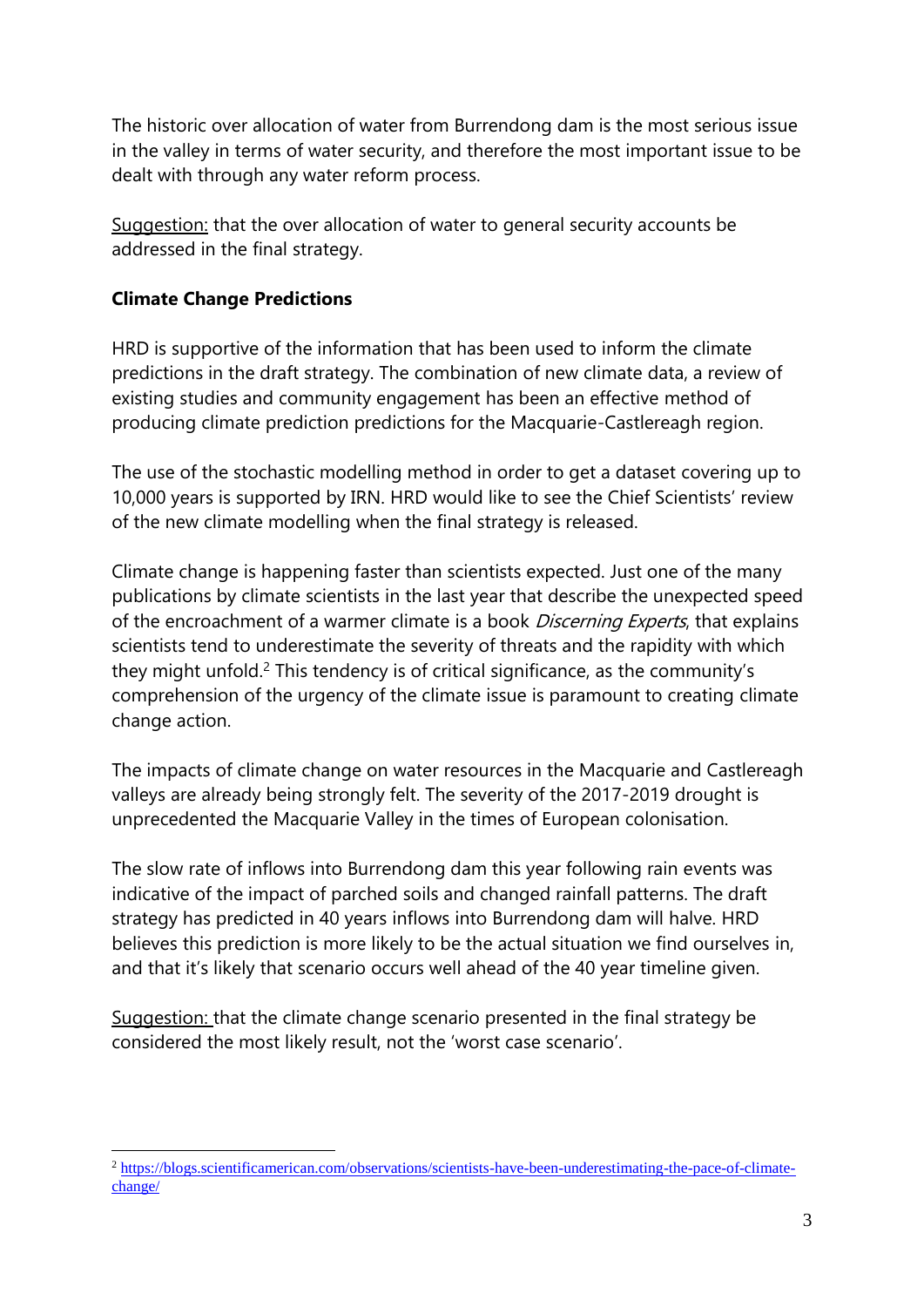#### **Missing from the draft strategy:**

- Addressing flood irrigation of intensive cotton crops in the Mid-Macquarie area with alternatives like subsurface or drip irrigation.
- Floodplain harvesting is a sizable practice in the Macquarie Valley, with 180 storages on 99 properties being assessed for licences as of March 2020. Control of evaporation from on farm dams is a key opportunity to reduce water demand. There are several innovative floating solutions available that are made in Australia, some are even fitted with solar panels.
- The identification and removal of weirs that are not essential and are blockages to fish passage.
- Addressing the need for food security. Central West NSW is ideally situated to become a secure food producing region. Family owned food production farms have the potential to employ many more people than the current irrigation industry which is highly streamlined, mechanised and corporatised.
- Replacing the existing weir at Gin Gin at its current height with the mandatory fishway from the 2011 dam safety upgrade of Burrendong. The design work has already been done by WaterNSW. WaterNSW have a legal obligation to fund this fishway.
- Innovative solutions for drinking water supplies in remote communities. For example, Zero Mass Water manufacture SOURCE ™ Hydropanels: "The Hydropanels use a combination of solar energy and materials science to extract pure water vapour from the air and convert it into the highest-quality liquid water. The water then flows into a reservoir where it is mineralised before being delivered to a tap or dispenser. A standard household array two Hydropanels - has a storage capacity of 60 litres or 120 standard water bottles. Arrays can be scaled to community size, with larger installations providing millions of litres each year to a centralised storage tank and dispenser."

## **Pipelines:**

HRD believes innovative town water supply options as described above would be a far better way to secure drinking water in remote towns than pipelines. This technology could form part of the solution along with rainwater tanks.

## **Government Commitment Gin Gin re-regulating storage:**

Strongly object to a business case for a re-regulating storage at Gin Gin on the Macquarie River being included as a government commitment. The wording of the options paper suggest that the project itself is a done deal. This creates a bias in the strategy, meaning all of the alternatives to this project aren't up for consideration.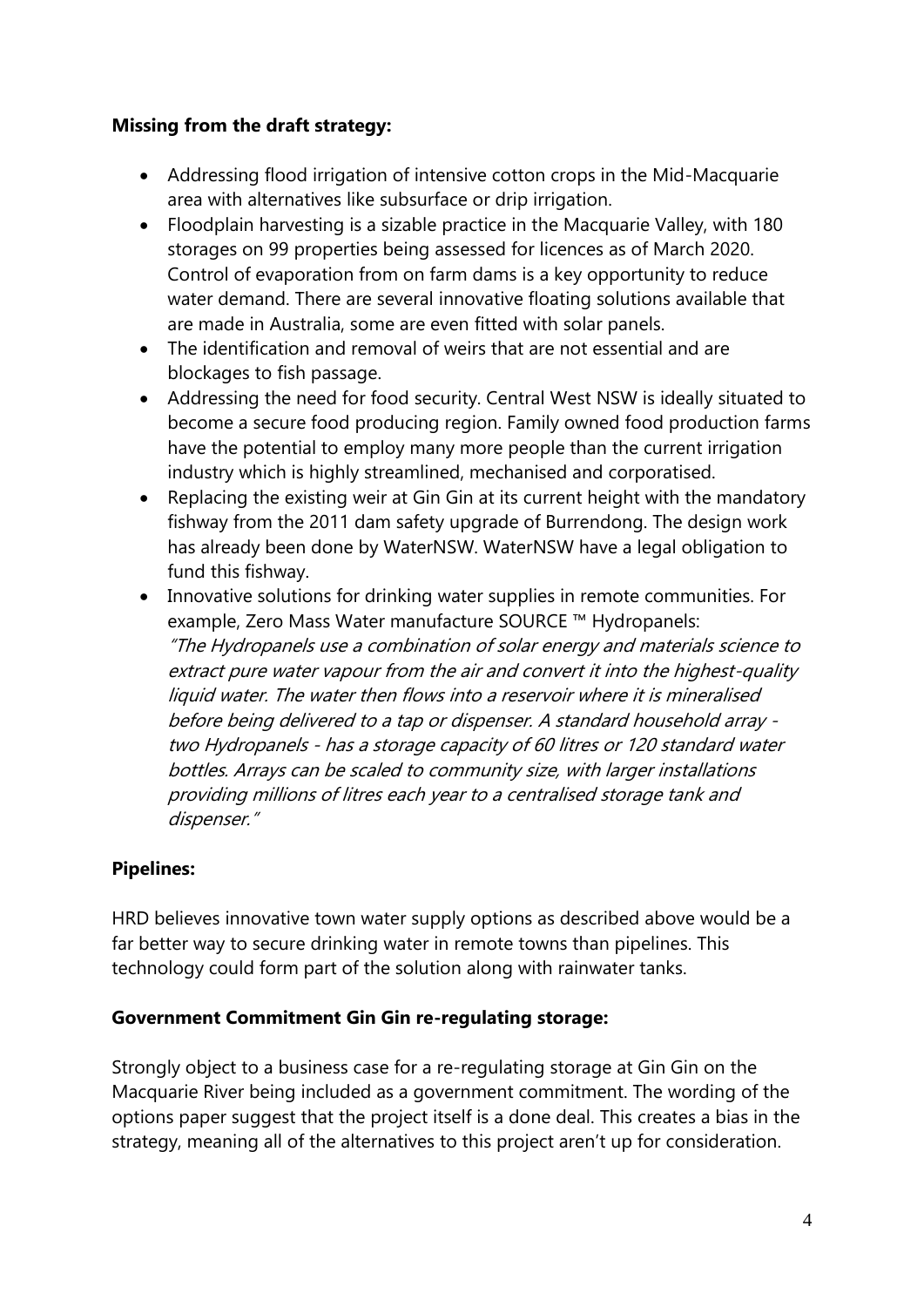While the expected cost of this project isn't public, it is expected to be well in excess of \$30 million dollars. That money could go a very long way to funding options that provide results for First Nations communities and the environment that are presented in this draft strategy.

The objective of this project is to increase the volume of water available to general security customers, therefore increasing the volume of water extracted from the river. Extracting more water from the river will only reduce water security for the entire valley and opportunities for connecting the Macquarie and Barwon Rivers as water becomes scarcer.

The project is not approved and is unpopular in the Macquarie Valley. It would be expected to have significant impacts on the habitat of threatened and vulnerable native species, migratory birds and Ramsar wetlands.

The Murray Darling Basin Authority have undertaken a preliminary assessment of the project, and report:

"Possible environmental impacts on the environment included reduced flows to the Macquarie Marshes (a Ramsar listed wetland of international significance), stratification of the weir pool during summer, increased area of non-flowing habitat, habitat fragmentation, declines in nationally threatened fish species' populations, reduction of waterbird breeding habitat and death of riparian vegetation."

Given the long way to go that this project has to gain approval given the expected environmental impact of the project, it isn't appropriate that it be presented in this strategy a commitment.

Suggestion: that the Gin Gin re-regulating storage project not be presented in the final regional water strategy, and that options to rebuild the current weir with a fishway funded by WaterNSW or remove it all together be included.

#### **Government Commitment Access to water from Burrendong dam deep storage:**

This project should not be presented as a commitment, or an option. The considerations that are listed for the project on page 10 of the options document give all the reasons why pumping from the dead storage area of Burrendong is a terrible idea.

Late 2019 was a desperate time in the Macquarie Valley when the pumping of the dead storage zone of the dam was being organised, equipment was purchased and works begun. Concerns were raised in the local media at the time about the potential contamination in the bottom of Burrendong, and the risks the environment, especially platypi populations and town water supplies.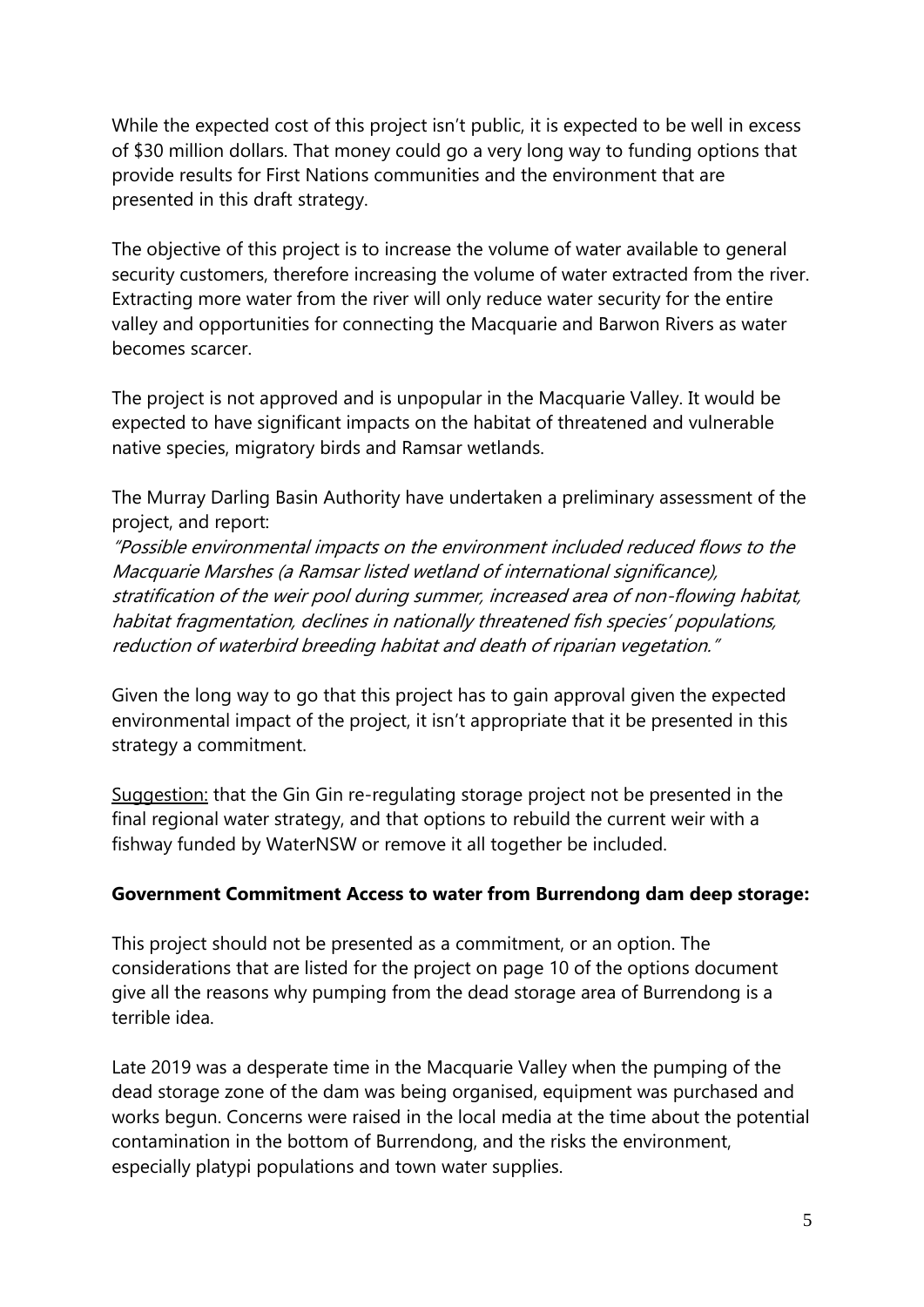"[Member for Dubbo] Mr Saunders told Dubbo Photo News there shouldn't be need for concern.

"WaterNSW is not aware of the existence of any mining or related activity in the vicinity of Burrendong dam that would have adversely impacted on water quality in the dam storage," he said.

….."Anytime there's gold mining, we know there's arsenic. So the concerns are that there are contaminants like this in the very lowest part of Burrendong dam….. I would really like to know what they've found in the sediment in the bottom of the dam  $-6$ GL is going to be left in the bottom of the dam for whatever poor surviving fish are in there, so they won't be drawing the last of that water out. I'm concerned about the quality of water for the fish as well," Ms Gray said [Convenor, Healthy Rivers Dubbo]. The earliest report of gold found in the Burrendong area was in 1851 by Edward Hargraves, after which a gold rush occurred in 1855 and the area was being worked and mined for gold until the early 1900s. ""<sup>3</sup>

By addressing over allocation, updating the drought of record used for the available water determination, and options designed to reduce water demand, such desperate situations can be avoided in the future.

Suggestion: Access to Burrendong dam deep storage be removed from the final water strategy, and the NSW Government seek to recoup some of the expense incurred by the public.

# **Improving First Nations capacity, engagement and employment in water management**

HRD strongly supports all options that improve First Nations capacity, engagement and employment in water management, and that recognise the significance of cultural knowledge and improve cultural outcomes.

- Option 29. River Ranger Program
- Option 30. Secure flows for Beemunnel Aboriginal Place.
- All options from 42 to 49.

HRD is very supportive of the efforts the NSW Government and Departments have made to consult with First Nations representatives and present a well-considered list of options to the public for comment. We would like to see a funding commitment for First Nation water access projects.

A recent example of the effectiveness of First Nation self-determination was the handling by Aboriginal controlled health services of community response to the

1

<sup>3</sup> Dubbo Photo News December 25 2019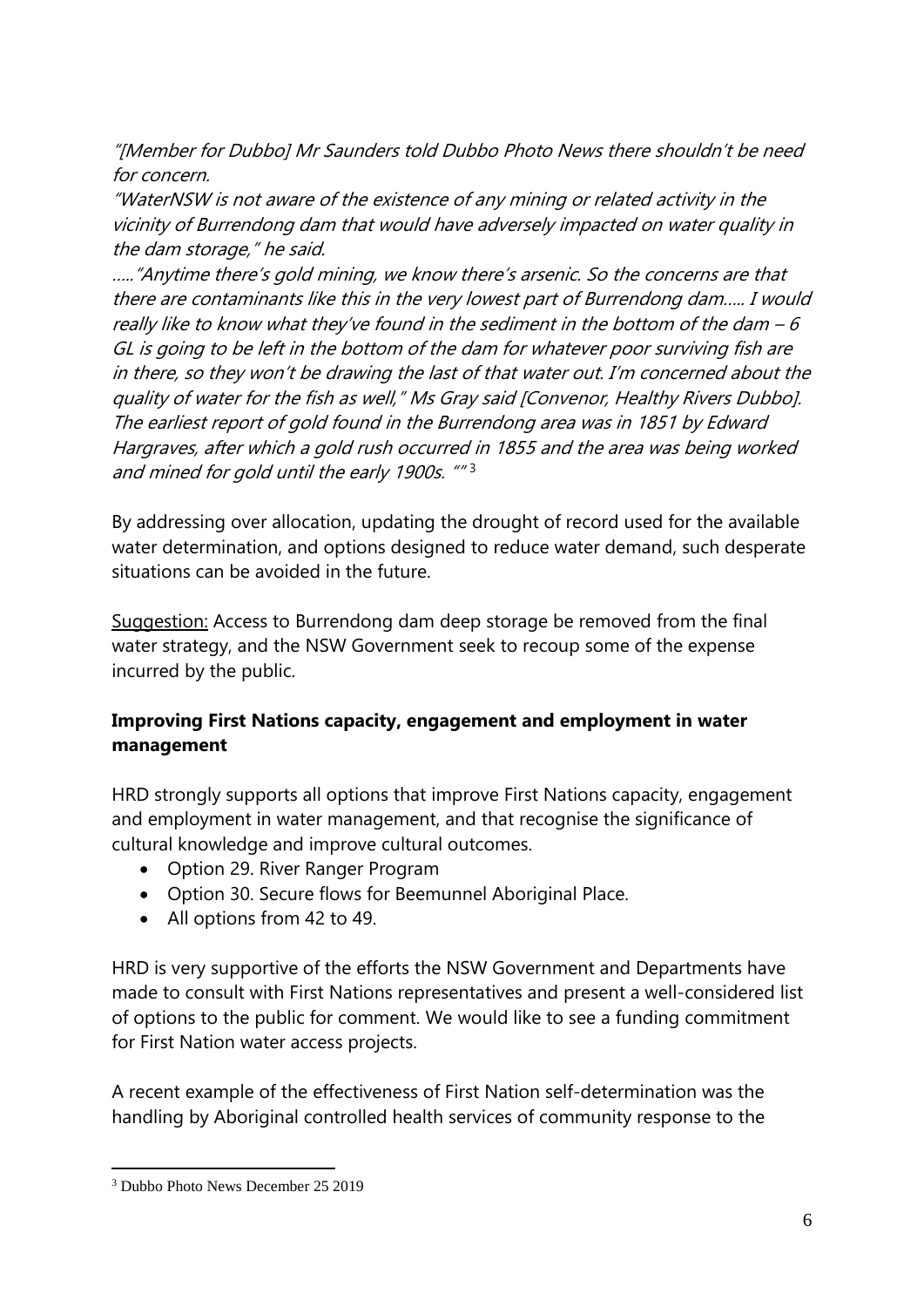covid-19 pandemic, described by Epidemiologist Professor Fiona Stanley as 'extraordinary'.

HRD strongly supports moves to create space for First Nations self-determination with water management.

Suggestion: All of the options mentioned above be refined and presented in the final strategy, preferably with a funding commitment.

## **Improved environmental outcomes**

HRD strongly supports that the final the Regional Water Strategy achieve improved outcomes for river health, native fish, waterbirds and wetlands.

In particular the options we support are:

- Option 31. Connectivity with downstream systems 'On average, 21% of the flows in the Barwon-Darling come from the Macquarie-Castlereagh catchment over the long term'. (p 58 draft strategy).
- Options 20, 21,22 and 15. Implement the Native Fish Restoration program. This program would address cold water pollution, blockages to fish passage, screens on pumps, riparian restoration.
- Option 24. Relieve flow restraints on the Cudgegong River at Rocky Waterhole Bridge.
- Option 14. Address channel constraints to delivering environmental flows to the Macquarie Marshes.
- Option 28. Restore water quality
- Options 25, 26 & 27. Research into groundwater health and sustainable access.
- Option 12. Increase the outlet valve capacity in Burrendong dam.
- Options 16 & 17. More variable flows to effluent creeks
- Option 18. Constraints in Southern Marsh
- Option 19. Channel sharing
- Option 23. Manage structures on floodplains.